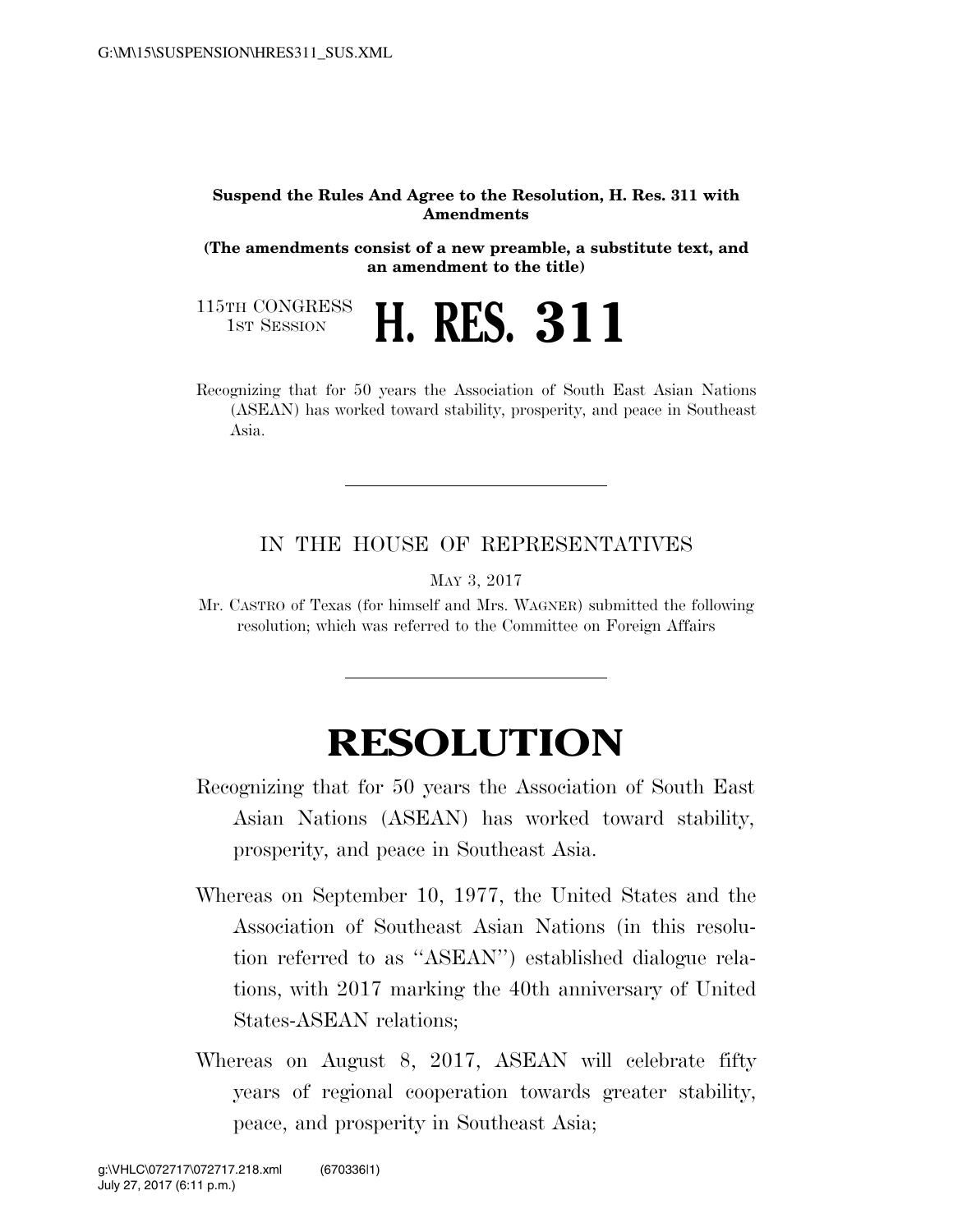- Whereas on April 29, 2008, the United States was the first non-ASEAN country to appoint an ambassador to ASEAN and the United States became the first dialogue partner to establish a permanent mission to ASEAN in 2010;
- Whereas the United States committed in 2009 to hold an annual United States-ASEAN Leaders' Meeting, and upgraded the commitment in 2012 to an annual United States-ASEAN Summit;
- Whereas on April 20, 2017, Vice President Mike Pence met with the ASEAN Secretary General and ASEAN Permanent Representatives in Jakarta, Indonesia, and stated that the United States-ASEAN relationship ''without a doubt has benefitted both ASEAN and America—diplomatically, economically, and from the standpoint of national security'';
- Whereas on February 16, 2016, at the Sunnylands Summit in California, the United States and ASEAN reaffirmed their shared commitment to maintain peace, security, and stability throughout the region;
- Whereas in 2013 ASEAN, as a whole, was the seventh-largest economy in the world with an annual Gross Domestic Product (GDP) of \$2.4 trillion, and is the United States' fourth-largest export market with total exports reaching \$102,000,000,000 in 2015;
- Whereas the United States and ASEAN have strong economic ties, as the United States is the single largest investor in ASEAN with accumulated United States foreign direct investment totaling almost \$226,000,000,000 as of 2014, and economic relations with ASEAN supporting more than 500,000 jobs in the United States;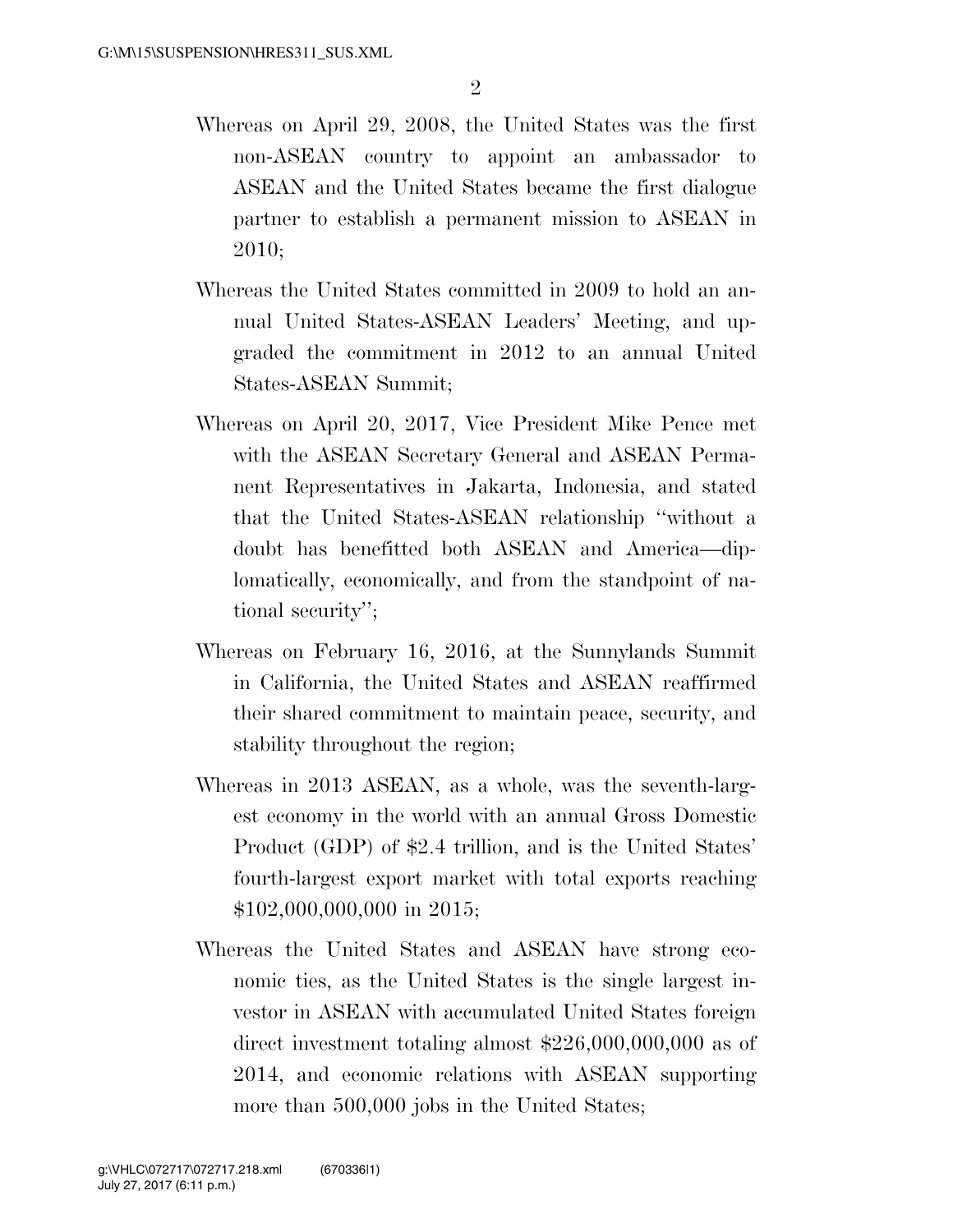- Whereas the United States-ASEAN partnership is vital to the security interests of the United States, as both the United States and the members of ASEAN have a shared common interest in a peaceful resolution of the South China Sea disputes and achieving a denuclearized North Korea;
- Whereas on November 4, 2002, the Declaration on the Conduct of Parties in the South China Sea was signed by all members of ASEAN and the People's Republic of China, committing all parties to ''exercise self-restraint in the conduct of activities that would complicate or escalate disputes and affect peace and stability'';
- Whereas ASEAN is a partner to the United States on key transnational challenges, such as terrorism, violent extremism, environmental degradation, energy, infectious diseases, disarmament, proliferation of weapons of mass destruction, cybersecurity, trafficking in persons, illicit trafficking of wildlife and timber, and illegal, unregulated, and unreported fishing; and
- Whereas the 2016 East Asia Summit in Vientiane adopted a statement on nonproliferation that reaffirmed the United States, ASEAN, and other Dialogue Partners' support for efforts at the national, regional, and international level to promote nuclear disarmament, nuclear nonproliferation, and peaceful uses of nuclear energy, and reiterated the importance of nuclear security to combating nuclear terrorism: Now, therefore, be it
	- 1 *Resolved,* That the House of Representatives—
- 

2 (1) supports and affirms the elevation of the 3 United States-ASEAN relationship to a strategic 4 partnership, and reaffirms the United States com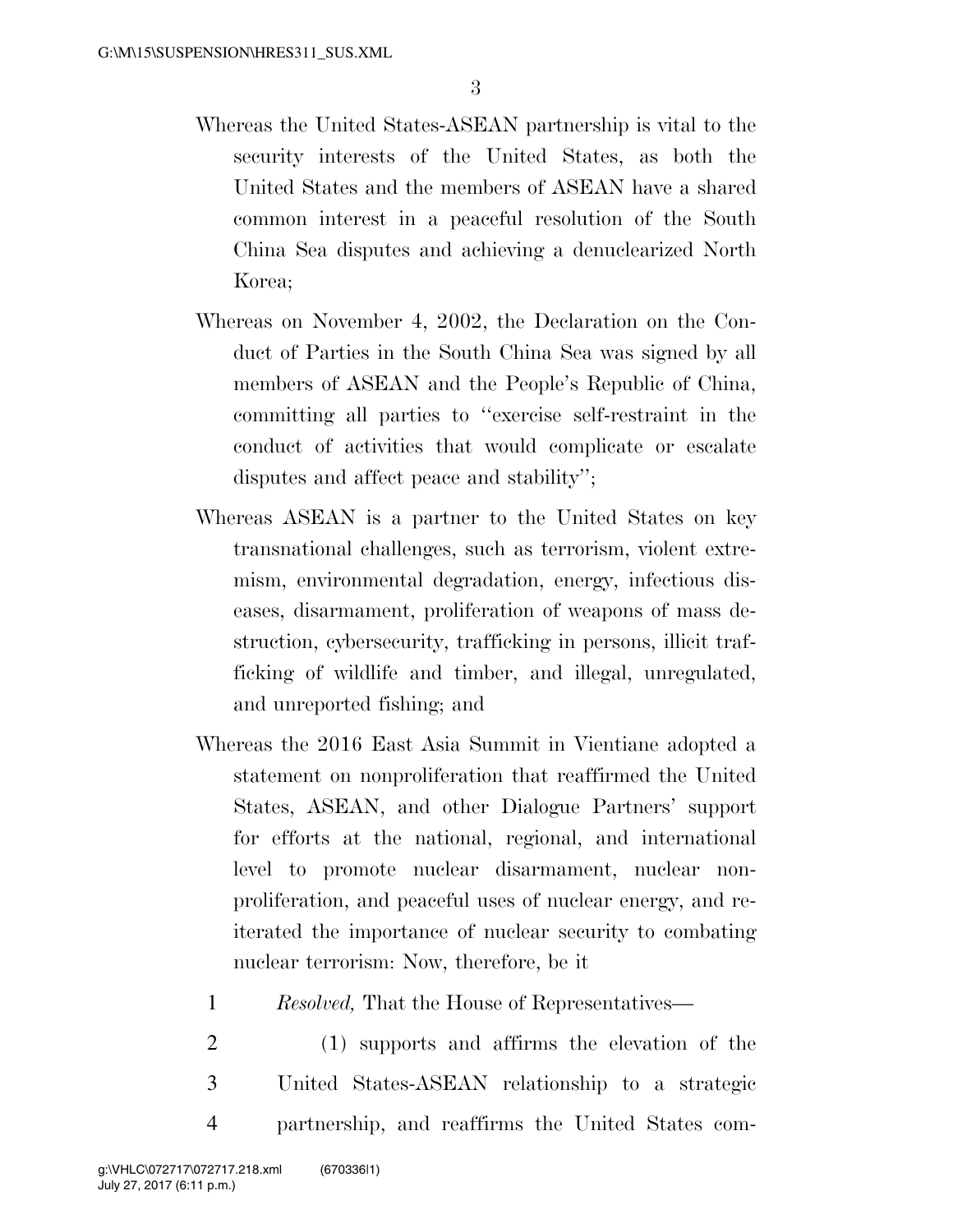mitment to promoting a rules-based order in the Asia-Pacific and economic growth, peace, human rights and stability in Southeast Asia;

 (2) recognizes the value of ASEAN working with economic, political, and security partners, such as Australia, Canada, the European Union, India, Japan, New Zealand, Norway, the Republic of Korea, and Taiwan both inside and outside of Asia, to both strengthen existing initiatives such as the United States-ASEAN Connect and to develop new 11 initiatives that address mutual strategic concerns;

 (3) encourages the enhancement of economic engagement between the United States and ASEAN through the elimination of trade barriers;

 (4) supports cooperation with ASEAN to imple- ment practical counter-terrorism and countering vio- lent extremism measures, including efforts to counter homegrown radicalization and stem foreign fighter travel;

 (5) supports efforts by ASEAN member states and other regional states, including the People's Re- public of China, to address maritime and territorial disputes in a constructive manner and to pursue claims, through diplomacy and the use of legitimate regional and international arbitration mechanisms,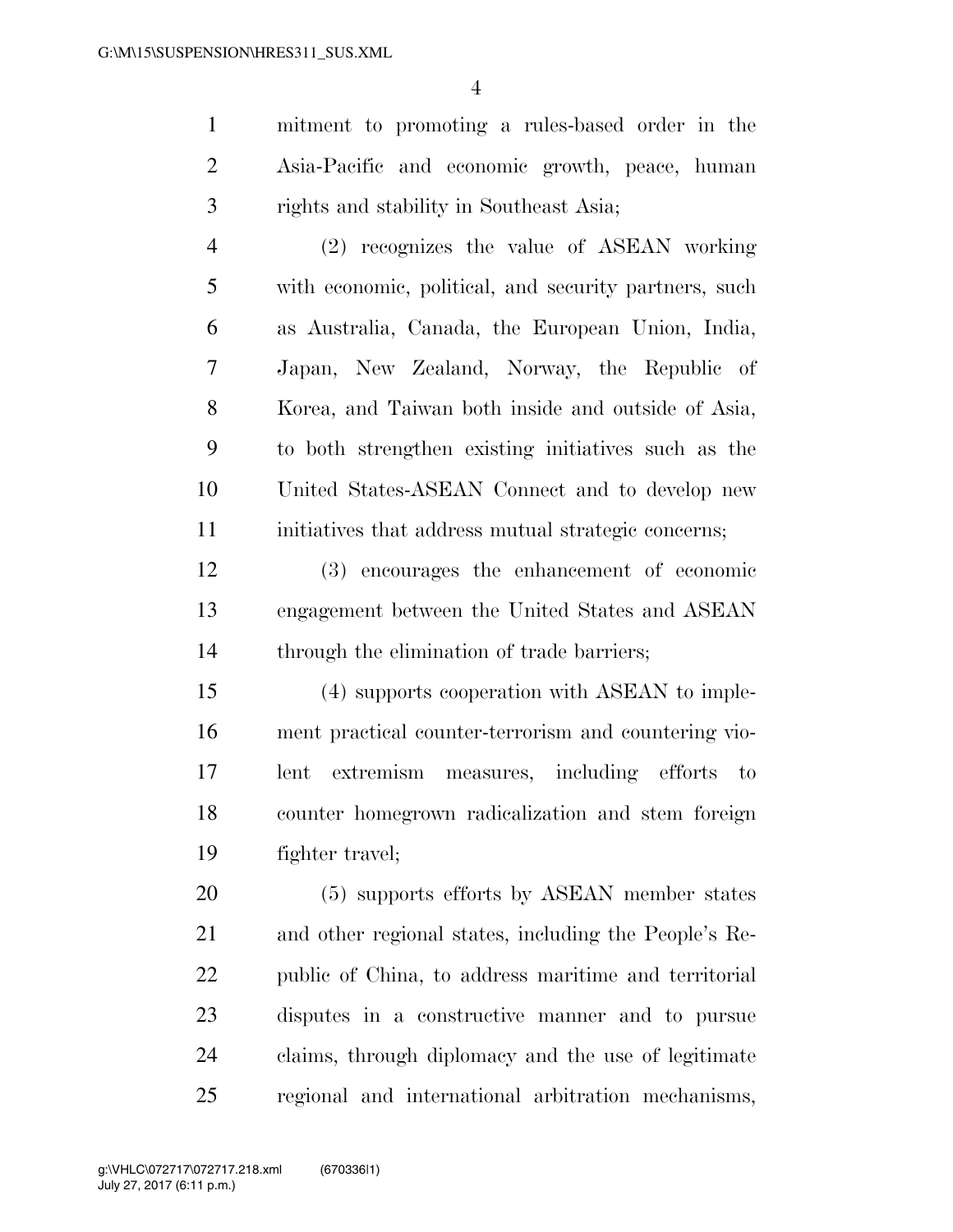consistent with international law, including through the adoption of a code of conduct in the South China Sea to further promote peace and stability in the region; (6) urges all parties to maritime and territorial disputes in the Asia-Pacific region to— (A) exercise self-restraint in the conduct of activities that would undermine stability or es- calate disputes through the use of coercion, in-10 timidation, or military force; and (B) refrain from efforts to militarize uninhabited islands, reefs, shoals, and other features, through actions including the con- struction of new garrisons and facilities, and the relocation of additional military personnel, materiel, or equipment; and (7) reaffirms the commitment of the United States to continue joint efforts with ASEAN to halt human smuggling and trafficking in persons and

 urges ASEAN to make increased efforts to create and strengthen regional mechanisms to provide as-sistance and support to refugees and migrants.

Amend the title so as to read: ''A bill reaffirming the 40 years of relations between the United States and the Association of Southeast Asian Nations (ASEAN),